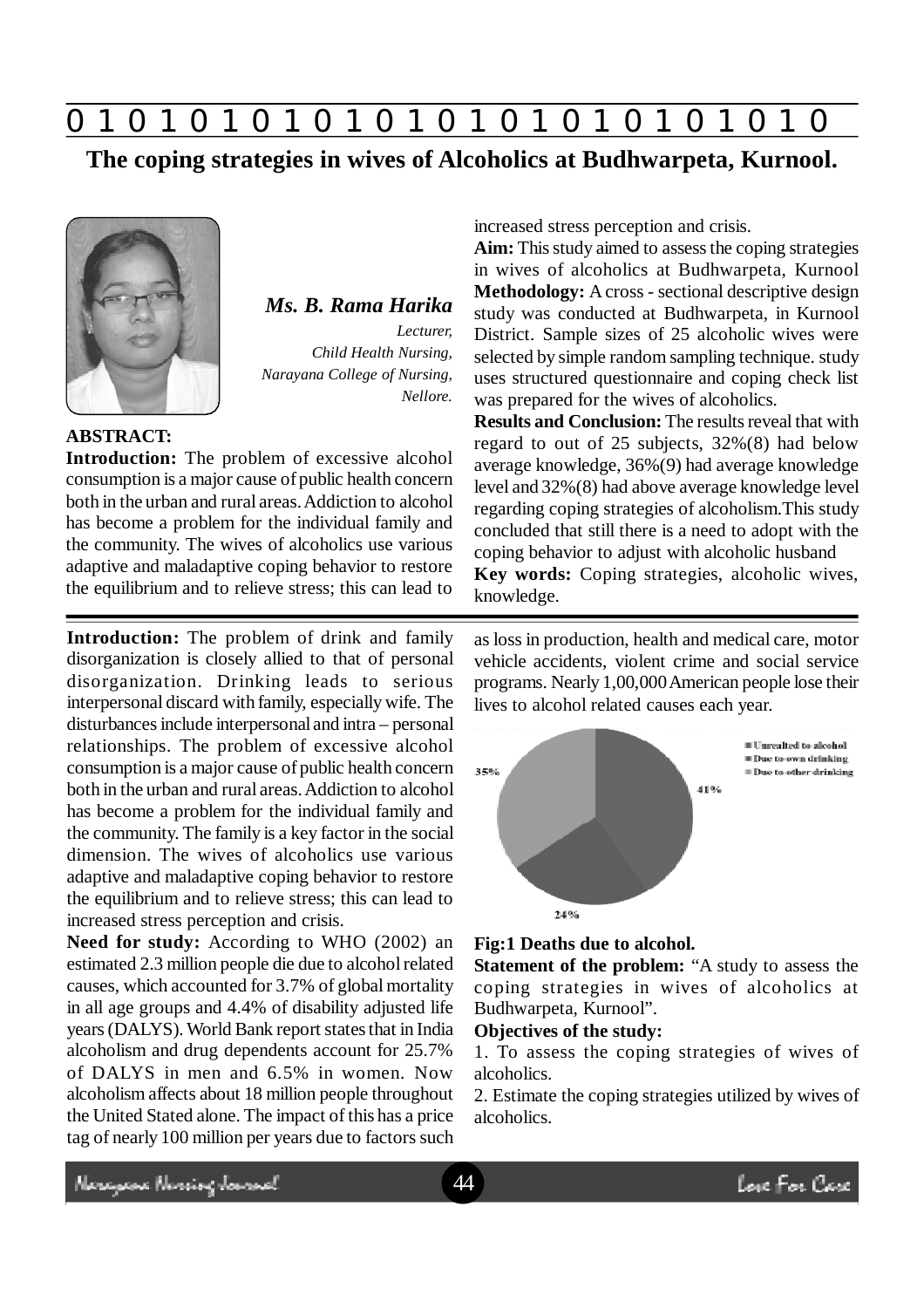| O                                                                                                             |                                                                                                            |  |  |  |  |
|---------------------------------------------------------------------------------------------------------------|------------------------------------------------------------------------------------------------------------|--|--|--|--|
| <b>Operational Definitions:</b>                                                                               | <b>Description of tool:</b> The question aire used in the                                                  |  |  |  |  |
| <b>Assess:</b> ability to understand identify the level of                                                    | study consists of two parts.                                                                               |  |  |  |  |
| knowledge of wives of alcoholics regarding coping<br>strategies.                                              | <b>Section - I:</b> Consists of the information on<br>demographic data of the samples which includes items |  |  |  |  |
| <b>Coping strategies:</b> The adopted methods of coping<br>used by wives of alcoholics measured by structured | on age, religion, education, occupation, type of family,<br>number of children, family monthly income and  |  |  |  |  |
| Questionnaire prepared by the investigator.                                                                   | number of dependents.                                                                                      |  |  |  |  |
| Wives of alcoholics: The women whose husbands                                                                 | $Section - II:$                                                                                            |  |  |  |  |
| have been addicted to alcoholism.                                                                             | <b>Part - A:</b> Consists of questions related to coping                                                   |  |  |  |  |
| <b>METHODOLOGY:</b>                                                                                           | strategies check list with yes or No. seven items of                                                       |  |  |  |  |
| <b>Research approach:</b> The research approach adopted                                                       | coping strategies were assessed those include positive                                                     |  |  |  |  |
| for this study is descriptive.                                                                                | appraisal, self controlling, social seeking support,                                                       |  |  |  |  |
| Research design: Research design was cross -                                                                  | painful problem solving, distance coping, confrontive                                                      |  |  |  |  |
| sectional descriptive design.                                                                                 | coping and escape avoidance.                                                                               |  |  |  |  |
| <b>Setting of study:</b> The study was conducted in urban                                                     | <b>Part - B:</b> Questionnaire related to knowledge                                                        |  |  |  |  |
| slum area in Kurnool at Budhawarapeta.                                                                        | regarding coping strategies for alcoholism                                                                 |  |  |  |  |
| <b>Population:</b> The population for the present study                                                       | Score interpretation: The tool comprised of 30                                                             |  |  |  |  |
| comprises of wives of alcoholics who are residing in                                                          | questions. The tool score was 30 marks. For the                                                            |  |  |  |  |
| Budhawarapeta, Kurnool.                                                                                       | checklist one mark was given for one correct                                                               |  |  |  |  |
| <b>Sampling Technique:</b> Simple random technique                                                            | response, "0" marks allotted for wrong response.                                                           |  |  |  |  |

**Sampling Technique:** Simple random technique (lottery method) was used to select the study samples, 25 houses were randomly selected.

0 - 10 – Below average

- 11 20 Average
- 21- 30 Above average.

# **Results:**

**Table - 1:** Frequency and percentage distribution of alcoholic wives with reagard to coping strategies in subjects.

| S.No             | <b>Coping strategy</b>                        | f          | $\frac{6}{9}$ | f  | $\frac{0}{0}$ |
|------------------|-----------------------------------------------|------------|---------------|----|---------------|
|                  |                                               | <b>YES</b> |               | NO |               |
| 1.               | You will not argue on any issue when your     | 14         | 56            | 11 | 44            |
|                  | husband is in alcoholic state                 |            |               |    |               |
| 2.               | You try to adopt the best possible efforts    |            |               |    |               |
|                  | with in your limits like praying / meditation | 10         | 40            | 15 | 60            |
| $\overline{3}$ . | You seek advice about your husband's          |            |               |    |               |
|                  | alcoholism from people who close to you       | 11         | 44            | 14 | 56            |
| 4.               | You are trying to find out de-addiction       |            |               |    |               |
|                  | centers for your husband.                     | 4          | 16            | 21 | 84            |
| 5.               | You have left the things to God and waiting   |            |               |    |               |
|                  | for a change in husband.                      | 13         | 52            | 12 | 48            |
| 6.               | You try to create a fear in your husband by   |            |               |    |               |
|                  | saying that you will leave him life he        |            |               |    |               |
|                  | consumes alcohol.                             | 15         | 60            | 10 | 40            |
| 7.               | You become involved in other things like      |            |               |    |               |
|                  | work, hobbies or visiting friends to distract |            |               |    |               |
|                  | your self from the pain of alcoholic          |            |               |    |               |
|                  | behaviour of your husband                     | 10         | 40            | 15 | 60            |